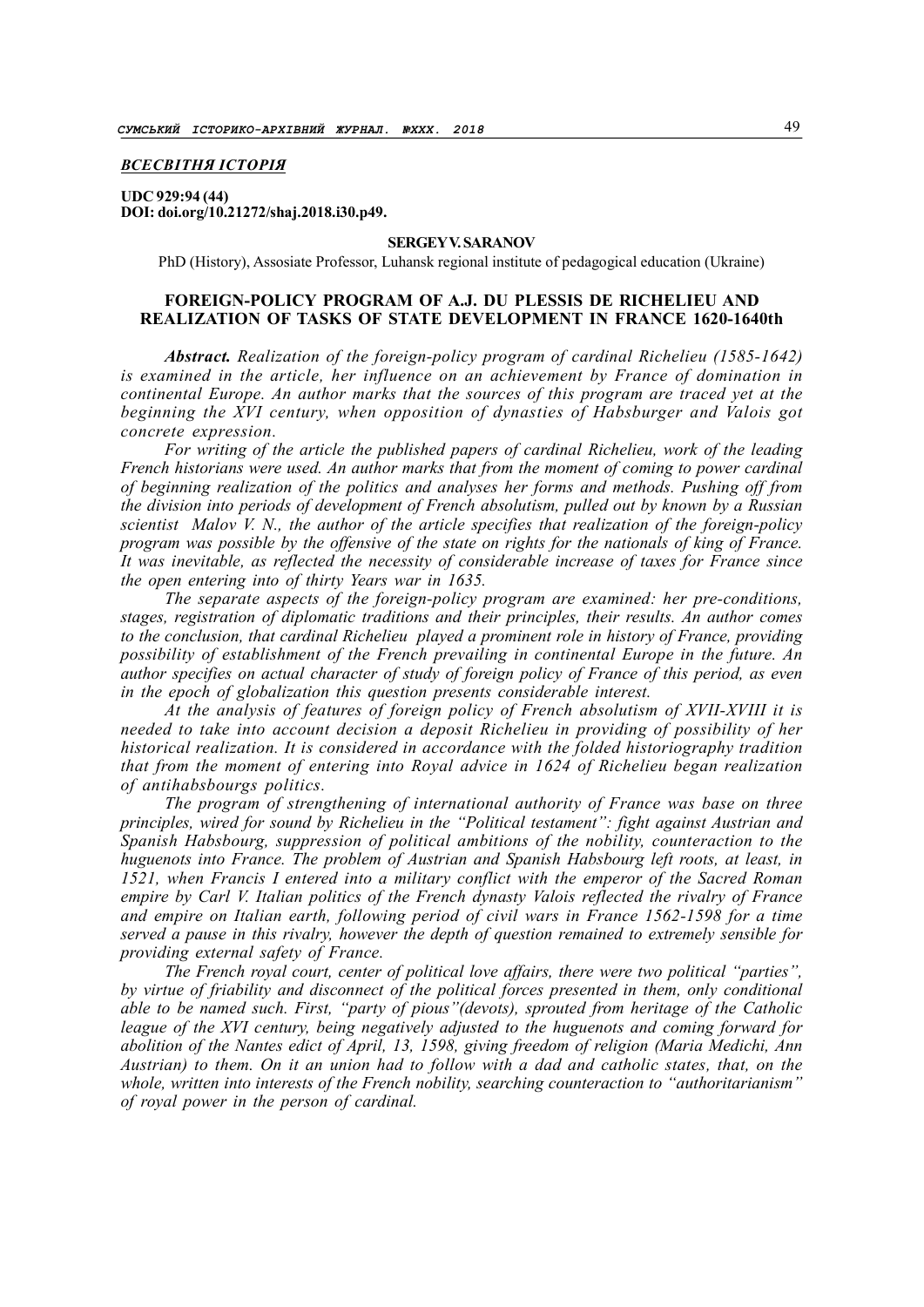Second, party of "kind frenchmen"(les bons franзais), personified aspiration to attain national interests of France, though pushing off from catholic positions, however rising above interests of separate estates and political groupments. The aim of "kind frenchmen" was politics based on "state interest"(new noblemen, capital officials, members of royal клиентелы, lawyers-members of parliament).

On the initial stage coming forward the representative of party "pious", a cardinal in subsequent did not justify political expectations of mother and wife Louis XIII. 1635 to, participating of France in of thirty Years war carried the "hidden" character, accompanied by secret support and kindling of political forces able to enter the lists of empire. There is a steady point of view in French historiography, that Gustavus Adolf (1594-1632), Swedish monarch, entered into the European conflict from the serve of Richelieu.

Due to diplomacy of cardinal during of thirty Years war a concept "the european equilibrium" began to be used for acquittal of behavior of warring parties. Leader of the Swedish foreign policy Аksel Оksencherna (1583-1654) explained in 1633 the Swedish intruding to Germany by only aspiration to "support an equilibrium in all Europe".

Got time the same Richelieu on mobilization of forces and state resources, necessary for the open participating in war since 1635.

To this period basic efforts from the side of royal government appeared concentrated on a fight against a huguenot danger, brightly showing up during a siege and falling of La-Rochel during 1627-1628 Rendering support to the protestants abroad, a cardinal repressed them up own country. A cardinal managed the long siege of La-Rochel personally, finally, on November, 1, 1628 royal troops entered the exhausted city force to confess supremacy of royal power.

A statemanship required the account of scale of huguenot threat, their supporters were presented in many parts of country, from forms and methods of permission of huguenot question in a long-term plan internal stability of the French kingdom and international prestige of country depended in the eyes of allies of France.

These factors urged on the first minister Lui XIII in 1629 in Ale to promote editions of the Nim edict broadly speaking repeating basic maintenance of the Nantes edict 1598 year. A difference consisted in liquidation of containing guarantees political rights for adding to the last. Thus, huguenots appeared deprived political influence, however their religious rights were taken into account.

Destruction of La-Rochel, largest port of country and center of sea-born trade, appeared an original historical paradox on a background aspiration of the first minister to become firmly established on a colonial arena. And however Richeliu stands at the sources of colonial politics of France.

Keywords: France, Louis XIII, Richelieu, foreign policy, international relations, French absolutism.

### САРАНОВ С.В.

Кандидат історичних наук, доцент, Луганський обласний інститут післядипломної педагогічної освіти (Україна)

# ЗОВНІШНЬОПОЛІТИЧНА ПРОГРАМА А.-Ж. ДЮ ПЛЕССІ ДЕ РИШЕЛЬЄ ТА РЕАЛІЗАЦІЯ ЗАВДАНЬ ДЕРЖАВНОГО РОЗВИТКУ ФРАНЦІЇ У 1620-1640-х РОКАХ

Анотація. У статті в загальноісторичному контексті розкривається реалізація зовнішньополітичної програми першого міністра Людовіка XIII А.-Ж. дю Плессі де Ришельє. Автор аналізує основні риси зовнішньополітичної програми кардинала, її зв'язок з міжнародним положенням Франції та результативність з точки зору розвитку французького абсолютизму.

Зовнішньополітична програма першого міністра Людовіка XIII базувалась на усвідомленні необхідності вирішення декількох зовнішньополітичних завдань, кожне з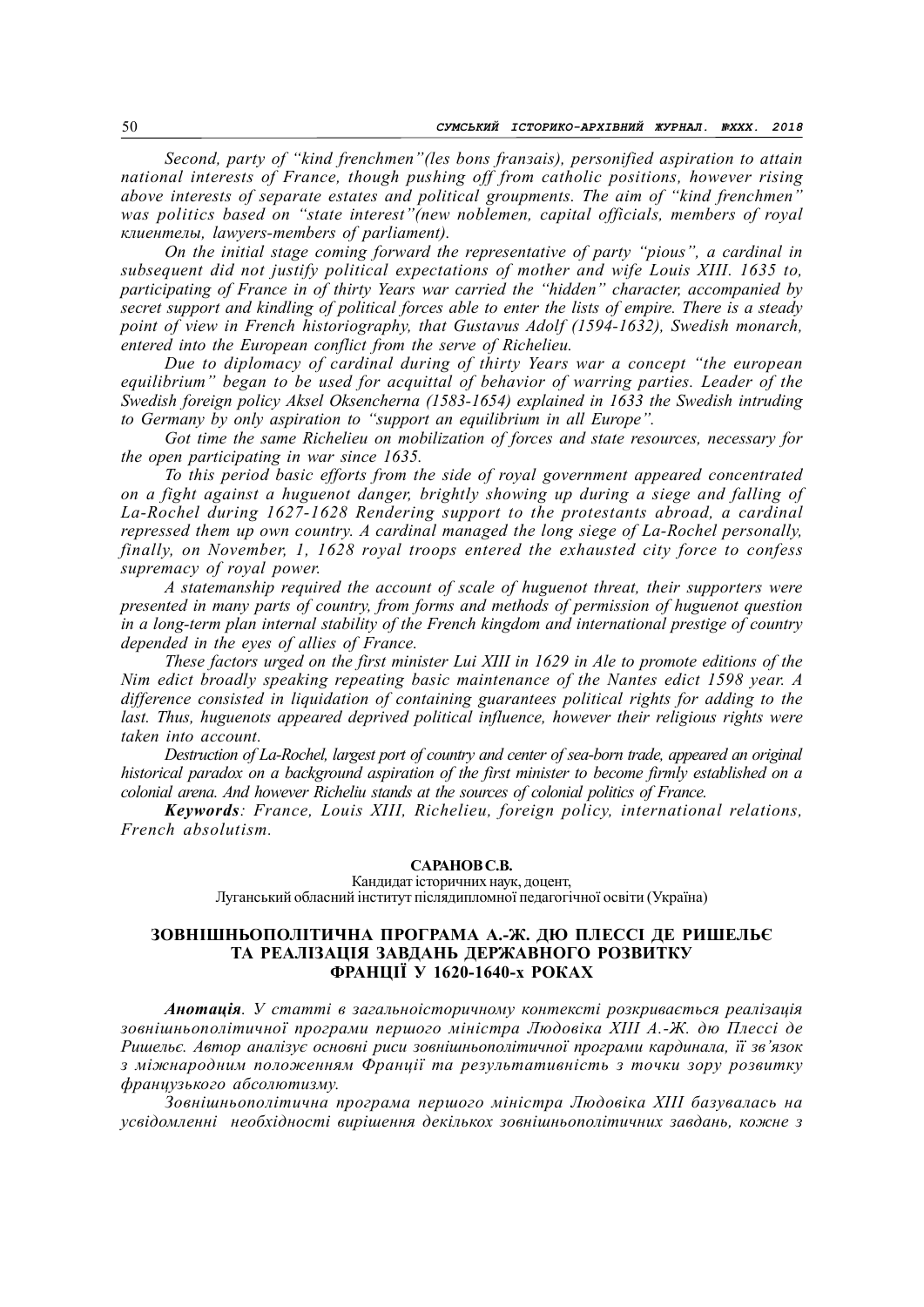яких тісним чином було пов'язане з внутрішнім розвитком Франції. В "Політичному заповіті" Ришельє чітко аналізує власні цілі та обґрунтовує їх: боротьба з австрійськими та іспанськими Габсбургами, придушення політичних амбіцій дворянства, боротьба з гугенотами всередині самої Франції.

За наслідками реалізації зовнішньополітичної програми першого міністра Франція отримала провідні позиції в континентальній Європі. Це фактично обумовило весь подальший шлях французького абсолютизму до Французької революції кінця XVIII ст.

Таким чином, кардинал Ришельє посідає визначне місце в історії Франції Нового часу, адже його політичний спадок становить значний інтерес навіть в XXI ст.

Ключові слова: Франція, Людовік XIII, Ришельє, зовнішня політика, міжнародні відносини, французький абсолютизм.

### САРАНОВ С.В.

Кандидат исторических наук, доцент, Луганский областной институт последипломного педагогического образования (Украина)

# ВНЕШНЕПОЛИТИЧЕСКАЯ ПРОГРАММА А.-Ж. ДЮ ПЛЕССИ ДЕ РИШЕЛЬЕ И РЕАЛИЗАЦИЯ ЗАДАНИЙ ГОСУДАРСТВЕННОГО РАЗВИТИЯ ФРАНЦИИ В 1620-1640-х ГОДАХ

Аннотация. В статье в общеисторическом контексте раскрывается реализация внешнеполитической программы первого министра Людовика XIII А.-Ж. дю Плесси де Ришелье. Автор анализиует основные черты внешнеполитической программы кардинала, ее связь с международным положением Франции и результативность с точки зрения развития французского абсолютизма.

Внешнеполитическая программа первого министра Людовика XIII базировалась на осознании необходимости решения нескольких внешнеполитических заданий, каждое из которых тесным образом было связано с внутренним развитием Франции. В "Политическом завещании" Ришелье четко анализирует собственные цели и обосновывает их: борьба с австрийскими и испанскими Габсбургами, подавление политических амбиций дворянства, борьба с гугенотами внутри самой Франции.

В результате реализации внешнеполитической программы первого министра Франция заняла ведущее положение в континентальной Европе. Это фактически обусловило весь дальнейший путь французского абсолютизма до Французской революции конца XVIII в.

Таким образом, кардинал Ришелье занимает заметное место в истории Франции Нового времени, так как его политическое наследие вызывает значительный интерес даже в XXI в.

Ключевые слова: Франция, Людовик XIII, Ришелье, внешняя политика, международные отношения, французский абсолютизм.

Характер формирования и развития централизованных государств в Западной Европе XVI-XVII вв. во многом определялся способностью королевской власти сплотить нацию, найти решения существующих проблем на общенациональном уровне. Однако в этот период имевшие место процессы социально-политического и экономического развития открывали несколько вариантов дальнейшего пути. Многое зависело от возможностей и желания со стороны правящей династии подобрать соответствующих вызовам времени министров. Зачастую при дворах шла борьба различных партий, разногласия между которыми отражали, среди прочего, краеугольные проблемы внешнеполитической ориентации страны, что в контексте соперничества и борьбы лагерей Реформации и Контрреформации выливалось в затяжные внутренние конфликты, один из которых постиг Францию в XVI в.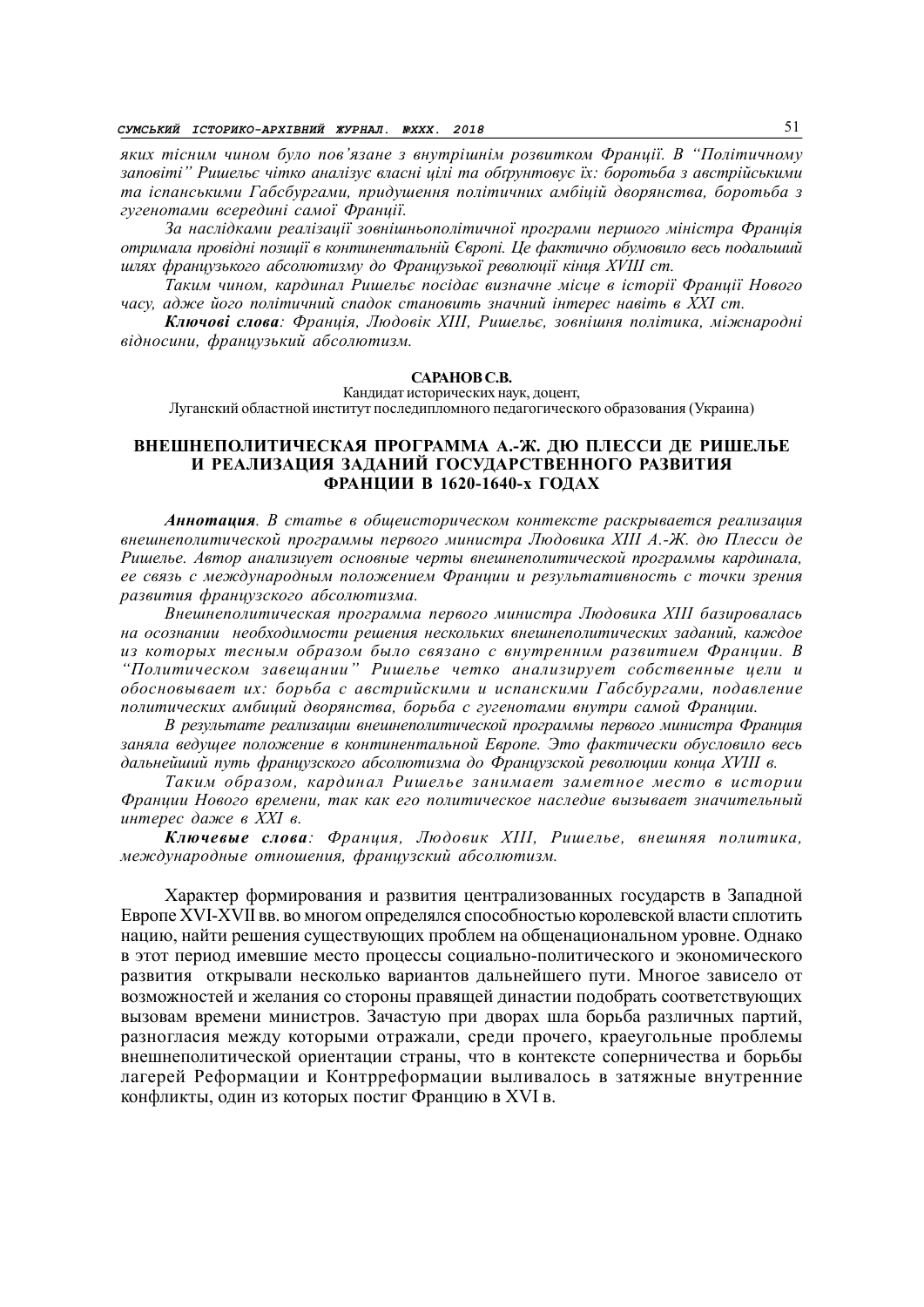Полоса затяжной гражданской войны и потрясений завершалась приходом к власти новой династии Бурбонов, при французском королевском дворе все больший вес приобретала "испанская партия", потенциальное господство которой означало бы вовлечение династии и королевства в сферу влияния католических держав. Это в корне противоречило государственным интересам Франции. Новый король Людовик XIII (1601-1643 гг.), вступивший на престол в восьмилетнем возрасте, оказывался под сильным влиянием своих советников, в том числе, королевы-матери. Большие надежды возлагались, в связи с этим, на ставшего членом Королевского совета в 1624 г. А.-Ж. дю Плесси де Ришелье (1585-1642 гг.). Он постепенно сосредоточил в своих руках огромную политическую власть, хотя и оставаясь, по меткому замечания Ф. Блюша, вплоть до конца своей жизни политически уязвимым и зависимым от слабохарактерного Людовика XIII. Данный государственный деятель сумел определить траекторию развития французского абсолютизма вплоть до конца XVIII в.

Внешнеполитическая программа Ришелье представляла собой комплекс мер, практическое воплощение которых обеспечило Франции преобладание в континентальной Европе. Представленная статья посвящена анализу форм и методов указанной программы. Последний аспект насыщен значительным познавательным потенциалом в силу актуальности данного вопроса для современного украинского общества.

При написании статьи были использованы бумаги Ришелье, опубликованные во второй половине XIX в. М. Авенелем (Lettres, 1853). Значительный интерес представляет вступительная статья самого Авенеля к данной фундаментальной публикации (Avenel, 1853:52-104). "Политическое завещание" первого министра Людовика XIII давно приобрело заслуженную репутацию важнейшего документа для любого историка, занимающегося указанным кругом вопросов (А.-Ж. де Ришелье, 2008). В завещании подвергаются системному анализу проблемы внешней политики Франции, в контексте чего внешнеполитическая программа получает надлежащее обоснование.

Историография вопроса довольно обширна, однако в современной украинской новистике отсутствуют комплексные работы, освещающие внешнюю политику Франции эпохи Ришелье. Исключение составляет яркая статья Б.А. Ачкинази, в которой автор обобщает имеющийся фактический материал (Ачкіназі, 2010). Опубликованная известным львовским франковедом В.В. Ададуровым академическая "История Франции" посвящает несколько информативных разделов оформлению Старого порядка (Ададуров, 2002). В российской историографии данный вопрос разрабатывался глубже. Представляет интерес статья В.В. Шишкина, посвященная борьбе за власть во Франции 1630-х годов (Шишкин, 2007). Известный специалист по истории Франции В.Н. Малов в одной из статей предложил оригинальную трактовку развития французского абсолютизма (Малов, 2005). В сфере научных интересов российского историка М.П. Беляева находятся франко-имперские переговоры при заключении Мюнстерского мира, ставшего одним из непосредственных результатов дипломатии Ришелье (Беляев, 1997).

Хорошо известная работа "Франция в начале XVII века" советского специалиста по эпохе Ришелье А.Д. Люблинской носит синтетический характер (Люблинская, 1959). Это, по определению Н.Е. Копосова, "одно из самых подробных, систематических и компетентных описаний французского общества Старого порядка, данных до начала массовых количественных исследований социальных структур" (Копосов,2001: 49). Перу российского историка П.П. Черкасова принадлежит биография кардинала (Черкасов, 1990).

Во французской исторической науке данный вопрос нашел отражение в работах выдающихся историков XIX-XX вв. Следует особо выделить классические труды Г.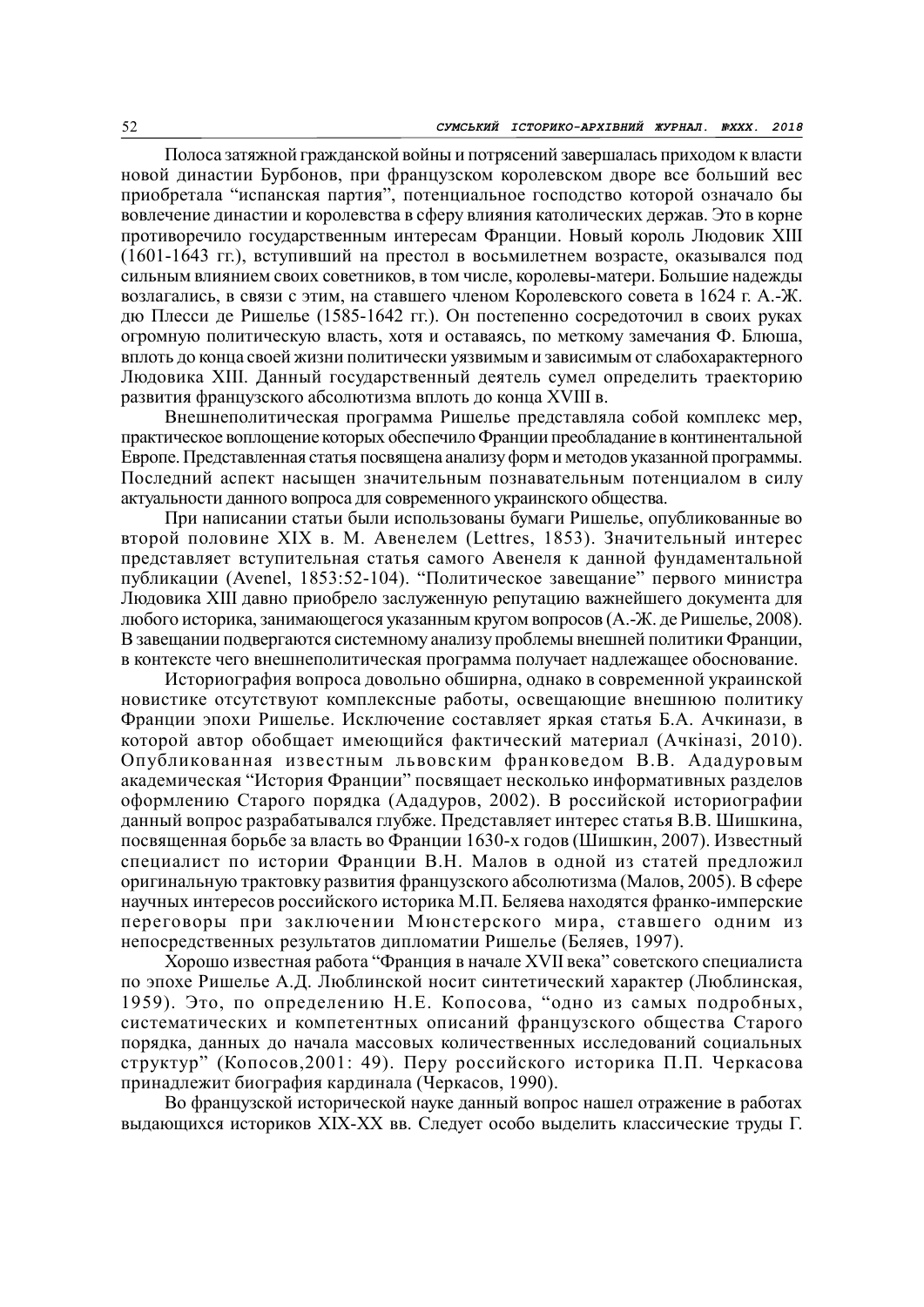Аното, Г. Фанье, В.Л. Тапье и других авторов, в которых внешнеполитическая программа первого министра была изучена на основе введения в научный оборот архивных источников (Аното, 2017; Фанье, 1894).

Утрата Францией Эльзаса и Лотарингии по итогам франко-прусской войны 1870- 1871 гг. заострила внимание к политическому наследию кардинала, политика которого способствовала вхождению этих территорий в состав Франции. Серия работ Г. Аното, государственного деятеля Третьей республики, отдельные тома которых по исследуемой тематике выходили в разное время, получила широкую известность (Аното, 2017). А.Д. Люблинская справедливо отметила сильное воздействие политической карьеры Аното на изменение уровня его работ (Люблинская, 1946). Классический двухтомный труд Г. Фанье "Отец Жозеф и Ришелье" обосновано считается одной из лучших работ по внешней политике кардинала (Fagniez, 1894; Fagniez, 1894).

Современные французские историки продолжают развивать устоявшиеся традиции французской историографии, связанные с изучением Великого века. Биографии Ришелье М. Кармона и Ф. Блюша пользуется широкой известностью среди специалистов, проблематика формирования внешнеполитической программы в них отражается под углом событийной канвы эпохи (Блюш, 2006).

В целом, как верно отмечала А.Д. Люблинская, для французской историографии долгое время характерным было пристрастное отношение к личности Ришелье (Люблинская, 1946). Ведь наряду с увеличением международного влияния Франции последовало также наступление королевской власти на политические права дворянства. Масштабная внешняя политика вела к увеличению налогов в стране, росту недовольства среди низших слоев общества. Последнее, в контексте последовавших перипетий в развитии Франции на протяжении XVIII-XIX вв., придавало фигуре кардинала зловещий характер. Он некоторое время считался ответственным за "королевский деспотизм" XVII в., обусловивший невозможность для французов английского варианта развития. Значение внешнеполитической программы Ришелье для национального величия страны, формирования "идеи нации" было осознано не сразу.

Среди британских историков заслуживает внимания биография первого министра Р. Кнехта, рассматривающего деятельность кардинала в общем контексте природы власти и общества XVII в. (Кнехт, 1997).

Эпоха Возрождения сыграла важную роль в изменении представлений относительно природы власти и общества в Западной Европе. Происходят существенные сдвиги, способствующие появлению "новых интеллектуальных форм", на что справедливо обращает внимание, вслед за Э. Панофски, российский историк Н.Е. Копосов (Копосов, 2001: 171). Одним из показателей такого рода перемен является знаменитая фраза Фенелона, указывающая на важность для историка "единым взглядом охватить целое истории" (Копосов, 2001: 173). Новые интеллектуальные формы означали также появление новых политических явлений, среди которых представление о централизованной абсолютистской модели занимало ведущее место.

Во Франции ранее других стран наметился переход к абсолютизму. Большое влияние оказала Столетняя война 1337-1453 гг., потребовавшая сосредоточить усилия на общенациональном уровне. По мнению В.Н. Малова, главной причиной трансформации монархии сословно-представительного образца в абсолютную стало получение королем "права взимать постоянный налог" начиная с 1440 г. (Малов, 2005). Реализация подобной системы, осуществляемой непоследовательно все же означала получение короной постоянной армии. Причиной непоследовательности было сохранение ряда провинций, приблизительно четверти территории королевства, собственных налоговых привилегий по причине вхождения в состав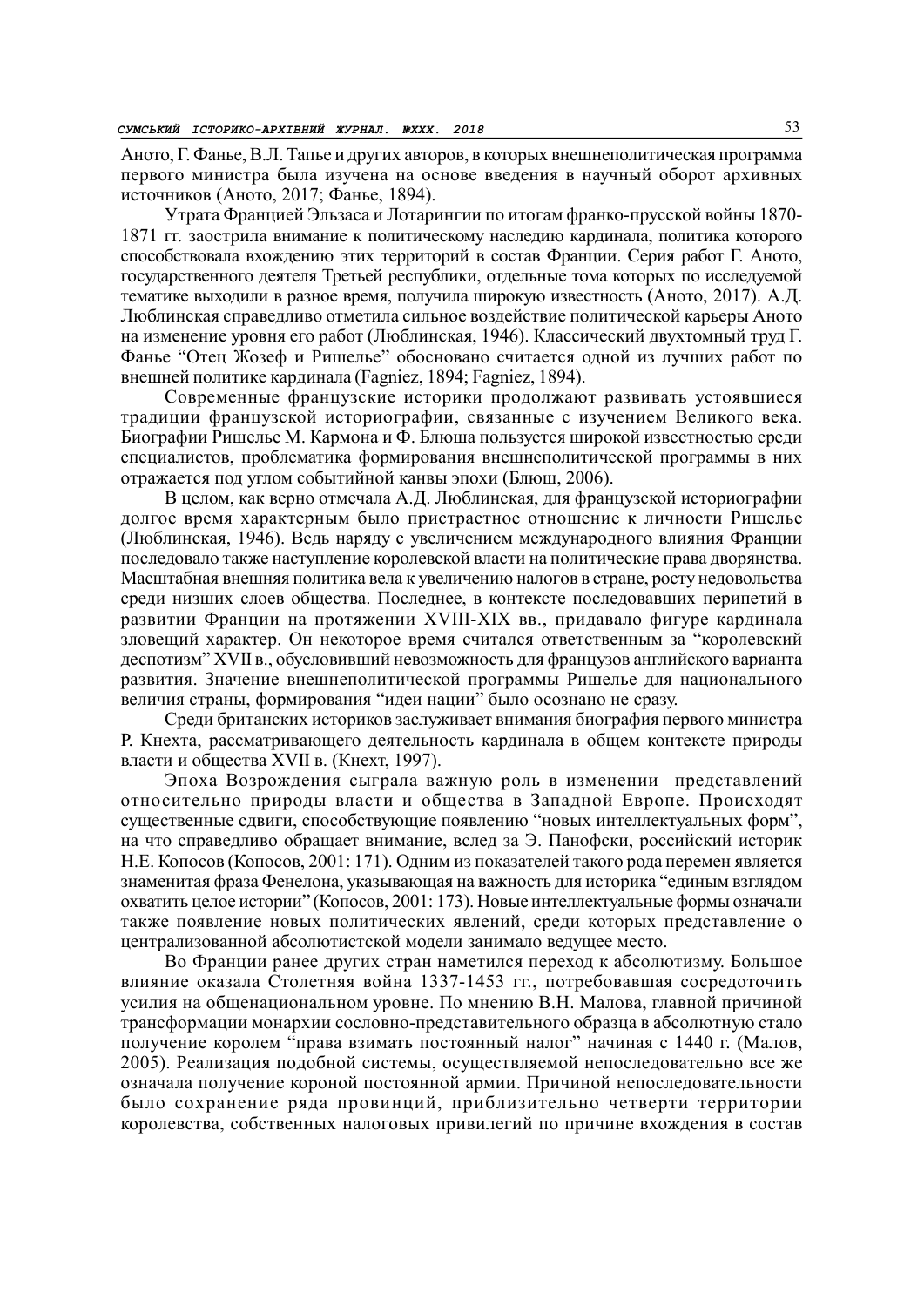королевства на договорных началах (Малов, 2005). И хотя процесс образования абсолютизма оказался запущен, указанные провинции (Бретань, Бургундия, Лангедок и др.) были сильно "недообложены".

Применительно к Франции часто констатируется наличие специфических черт административной и социально-политической организации XVI-XVII вв., превращавших французские провинции "в особые, достаточно замкнутые миры со своими языками-диалектами, системой мер и весов, обычаями" (Метивье, 2005: 120). В словаре Фюретьера понятие "Родина" появилось лишь в 1690 г. Верность королю, отражая фундаментальные устои "национального единства", в рассматриваемый период сталкивалась с серьезными отличиями в замешанном на римском праве законодательстве провинций. Все это дает основания историкам усматривать наличие даже "федеративного устройства" королевства. Становится понятной возможность трактовки некоторыми "грандами" эпохи (Гастон Орлеанский) национальных интересов в качестве "семейных" и активный поиск опоры за рубежом при разрешении вопросов политического характера (Метивье, 2005: 122).

Сверхзадачей со стороны королевской власти становилась идея централизации и концентрации политических и экономических ресурсов. Идея подчинения королевской власти с конца XVI в. вбрасывалась в общественное сознание, находя приверженцев среди апологетов монархии (Пуассон де Ла Бодиньер, Ги Кокиль, Шарль Луазо, Ломмо дю Вержер, Андре дю Шеном, Омер Талон и др.). Немаловажную роль занимало в этом контексте упрочение международных позиций королевства. Понимание указанных международных позиций со стороны дворянства и королевской власти не всегда совпадали, однако вопрос "государственного интереса" был осознан в качестве центрального для выказывавших неповиновение "диссидентов" эпохи (Метивье, 2005: 123).

Взаимосвязь внутренней и внешней проблематики в случае Франции первой половины XVII в. прослеживается с классической ясностью.

Следует констатировать достаточно раннее оформление внешнеполитических ориентиров французского абсолютизма. А. Левандовский, полемизируя в предисловии к биографии Ришелье Ф. Блюша, отмечал употребление Франциском I (1494-1547 гг.) формулы "ибо такова есть наша воля". Внешнеполитическая программа Ришелье не возникла на пустом месте, а уходила корнями в исторические особенности развития Франции XVI в. До этого и в последующем гегемонистские претензии французского абсолютизма хорошо прослеживаются в политических жестах, образе правления отдельных представителей династии Валуа и Бурбонов, утвердившихся во Франции с 1589 г.

Можно согласиться с французским историком А. Рамбо: "Генрих IV, считавший себя "выше закона", Людовик XIV, говоривший "государство – это я", Людовик XV, провозглашавший, что он "ответственен только перед богом" и Людовик XVI, заявлявший: "это законно, потому что я хочу этого", только резюмировали учение монархизма" (Рамбо, 1901).

При анализе особенностей внешней политики французского абсолютизма XVII-XVIII вв. нужно учитывать решающий вклад Ришелье в обеспечение самой возможности ее исторической реализации.

В соответствии со сложившейся историографической традицией считается, что с момента вступления в Королевский совет в 1624 г. Ришелье приступил к реализации антигабсбургской политики (Кнехт, 1997: 152). Программа усиления международного авторитета Франции основывалась на трех принципах, озвученных самим Ришелье в "Политическом завещании": борьба с австрийскими и испанскими Габсбургами, подавление политических амбиций дворянства, противодействие гугенотам внутри Франции.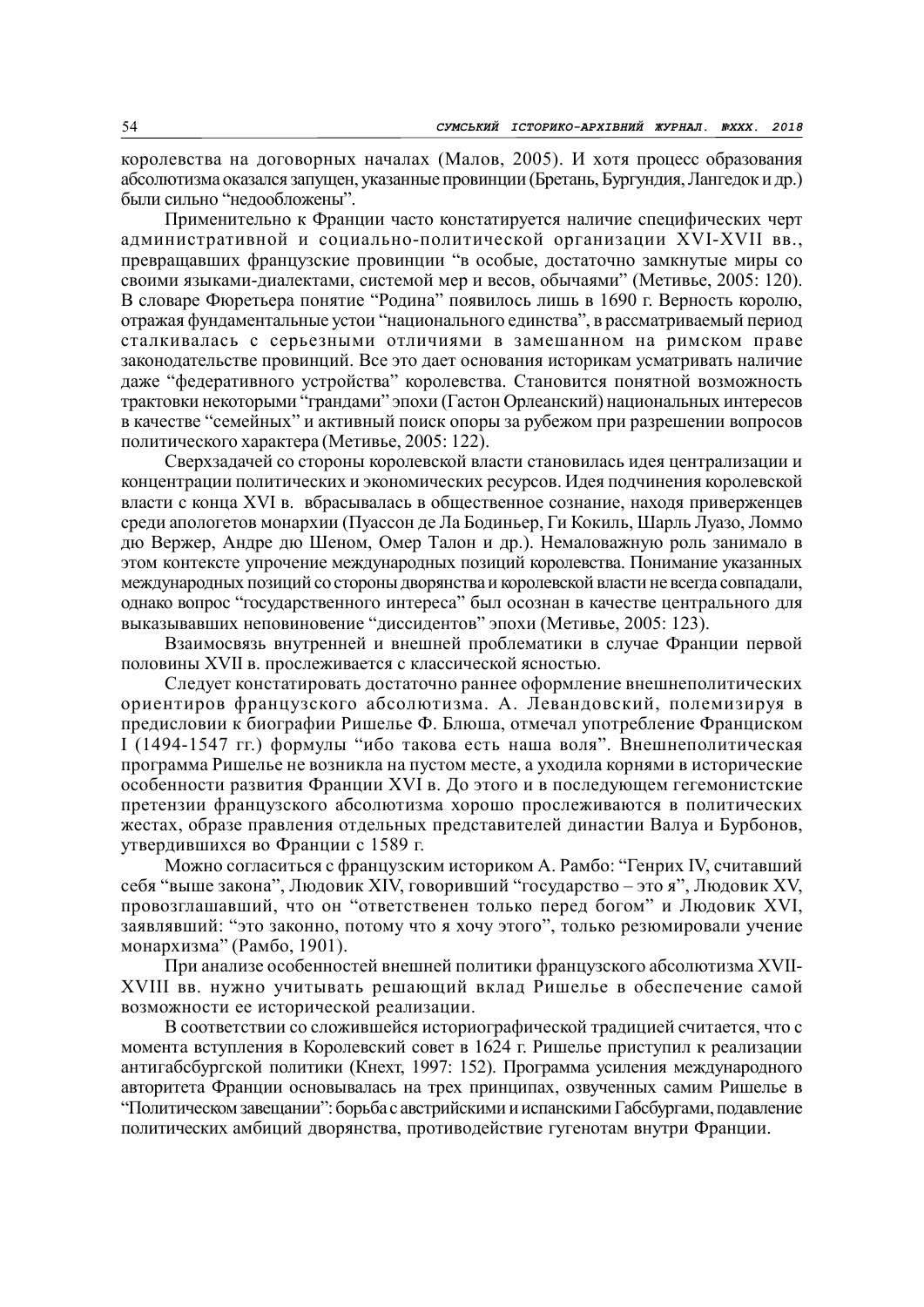## СУМСЬКИЙ ІСТОРИКО-АРХІВНИЙ ЖУРНАЛ. №XХХ. 2018 55

В конечном счете, речь шла о величии королевской власти и консолидации страны. Ришелье отмечал: "… в тот момент, когда Вы, Ваше Величество, решились одновременно ввести меня в Ваши Советы и оказать значительное доверие в ведении Ваших дел, гугеноты чувствовали себя хозяевами в государстве наравне с Вашим Величеством, вельможи вели себя так, словно не были подданными Вашего Величества, а наиболее могущественные губернаторы – так, будто являлись самовластными правителями у себя в провинциях" (А.-Ж. де Ришелье, 2008: 53).

 Проблема австрийских и испанских Габсбургов уходила корнями, по меньшей мере, в 1521 г., когда Франциск I вступил в военный конфликт с императором Священной Римской империи Карлом V. Итальянская политика французской династии Валуа отражала соперничество Франции и империи на итальянской земле, последовавший период гражданских войн во Франции 1562-1598 гг. на время послужил паузой в данном соперничестве, однако глубина вопроса оставалась крайне чувствительной для обеспечения внешней безопасности Франции.

Как отмечает Б. Симмс, "для Франции сильная позиция в империи была жизненно важна для прорыва габсбургского "окружения": с севера – Нидерланды, с востока – Вольное Бургундское графство, с юго-востока Миланское герцогство, с юга – Испания". Задолго до Ришелье Франция могла выстраивать линию поведения либо вторгаясь в империю, либо заключая соглашения с немецкими князьями, подстрекая их тем самым к недовольству против императора. Таким образом, "безопасность Франции и отстаивание германских свобод были неразрывно связаны" (Симмс, 2017: 26, 27).

Профессор французской истории Бирмингемского университета Р. Кнехт, возможно, несколько преувеличивает, сопоставляя масштабы гегемонии и геополитических ставок XVI-XVII вв. с древнеримскими (Кнехт, 1997:148). Но можно целиком и полностью согласиться с французским историком-международником Э. Буржуа, отмечавшим, что именно Ришелье своей внешней политикой "положил конец католической империи Карла V и Филиппа II", позволив королю Франции "стать первым королем Европы" (Bourgeois, 1919: 18).

Первый министр Людовика III достиг этого, поставив государственные интересы (raison d'état) выше личностных, сословных и религиозных, что подтверждало важность данного вопроса для короля и Франции. По религиозным меркам Францию, Австрию и Испанию сближала общность католической веры, однако интересы достижения национальной безопасности одержали верх над соображениями религии. Союзы с протестантскими державами и ставка на свободное поведение в области внешней политики подтверждали осознание важности национальных интересов. Дистанцирование от Святого престола и попытка утвердить короля Франции в качестве главы церкви служили наглядным подтверждением этой деятельности (А.-Ж. де Ришелье, 2008: 48).

Реализация внешнеполитической программы кардинала происходила в условиях Тридцатилетней войны 1618-1648 гг. и требовала осмотрительности и осторожности. Важнейшими внутренними проблемами являлись финансы и гугенотская опасность, активно разжигаемая извне. В "Политическом завещании" Ришелье обвиняет Испанию в оказании "покровительства гугенотам, поднимавшим мятежи", желании "создать их государство в государстве" (А.-Ж. де Ришелье, 2008: 65).

Практическое воплощение внешнеполитической программы, рассматриваемой в нашей статье, происходило с использованием непривычных для французов исследуемого периода методов управления. В соответствии с периодизацией В.Н. Малова, при Ришелье начался новый этап развития абсолютизма, связанный с перенесением "центра тяжести на административные методы управления" этап административно-судебной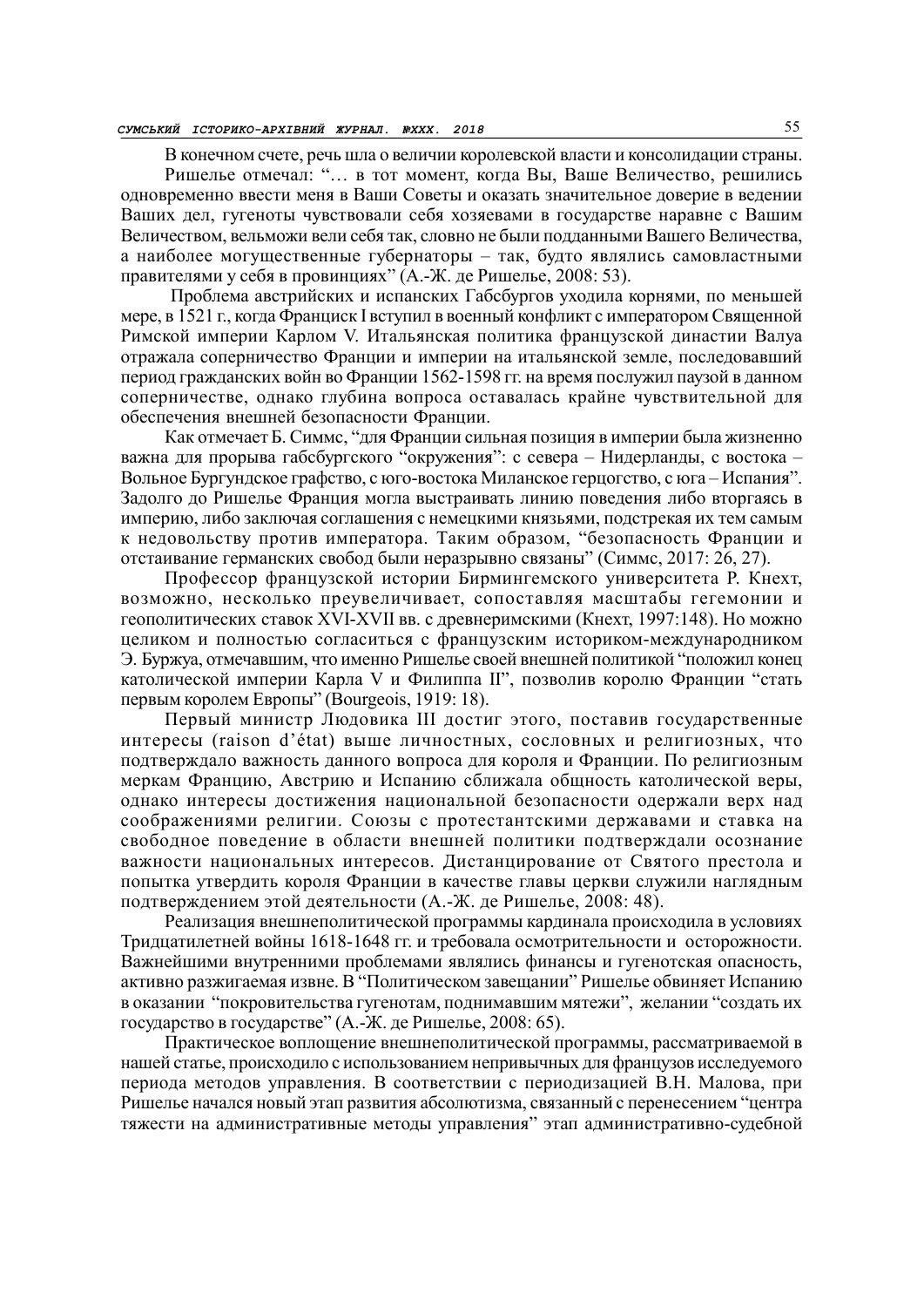монархии (Малов, 2005). Для данного периода характерным является превалирование административных методов управления над судебными (правовыми).

Французы эпохи, обращает внимание В.Н Малов, осознавали нарушение собственных прав, поскольку французское общество обладало высокоразвитой правовой культурой и системой (Малов, 2005). Такие шаги со стороны могущественного кардинала обуславливались вступлением Франции в Тридцатилетнюю войну и необходимостью повышения прямого налога (тальи) с 7,3 млн. ливров в 1635 г. до 49,8 млн. ливров в 1643 г.

При французском королевском дворе, центре политических интриг, существовало две политических "партии", в силу рыхлости и разобщенности представленных в них политических сил, лишь условно способными называться таковыми. Первая, "партия благочестивых" (devots), произрастала из наследия Католической лиги XVI в., будучи отрицательно настроенной к гугенотам и выступая за отмену Нантского эдикта 13 апреля 1598 г., предоставившего им свободу вероисповедания (Мария Медичи, Анна Австрийская). За этим должен был последовать союз с папой и католическими державами, что, в целом, вписывалось в интересы французского дворянства, искавшего противодействия "авторитаризму" королевской власти в лице кардинала.

Вторая, партия "добрых французов" (les bons français), олицетворяла стремление достижения общенациональных интересов Франции, хотя и отталкиваясь от католических позиций, однако поднявшись над интересами отдельных сословий и политических группировок. Целью "добрых французов" была политика основанная на "государственном интересе" (новые дворяне, столичные чиновники, члены королевской клиентелы, юристы-парламентарии) (Шишкин, 2007: 305).

На начальном этапе выступив представителем партии "благочестивых", кардинал в последующем не оправдал политических ожиданий матери и жены Людовика XIII. До 1635 г. участие Франции в Тридцатилетней войне носило "скрытый" характер, сопровождаясь тайной поддержкой и разжиганием политических сил, способных бросить вызов империи. Во французской историографии существует устойчивая точка зрения, что Густав Адольф (1594-1632 гг.), шведский монарх, вступил в общеевропейский конфликт с подачи Ришелье.

Благодаря дипломатии кардинала, в ходе Тридцатилетней войны понятие "европейского равновесия" стало использоваться для оправдания поведения воюющих сторон. Руководитель шведской внешней политики Аксель Оксеншерна (1583-1654 гг.) объяснял в 1633 г. шведское вторжение в Германию единственным стремлением "поддержать равновесие во всей Европе" (Bernardi, 2010: 32). Тем самым Ришелье получил время на мобилизацию сил и государственных ресурсов, необходимых для открытого участия в войне начиная с 1635 г. (Кнехт, 1997: 166).

До этого периода основные усилия со стороны королевского правительства оказались сосредоточены на борьбе с гугенотской опасностью, ярко проявившись в ходе осады и падения Ла-Рошель на протяжении 1627-1628 гг. Оказывая поддержку протестантам за рубежом, кардинал подавлял их внутри собственной страны. Кардинал лично руководил долгой осадой Ла-Рошель, наконец, 1 ноября 1628 г. королевские войска вошли в истощенный город, вынужденный признать верховенство королевской власти.

Государственная мудрость требовала учета масштабности гугенотской угрозы, их сторонники были представлены во многих частях страны, от форм и методов разрешения гугенотского вопроса в долгосрочном плане зависела внутренняя стабильность французского королевства и международный престиж страны в глазах союзников Франции. Эти факторы подтолкнули первого министра Людовика XIII в 1629 г. в Але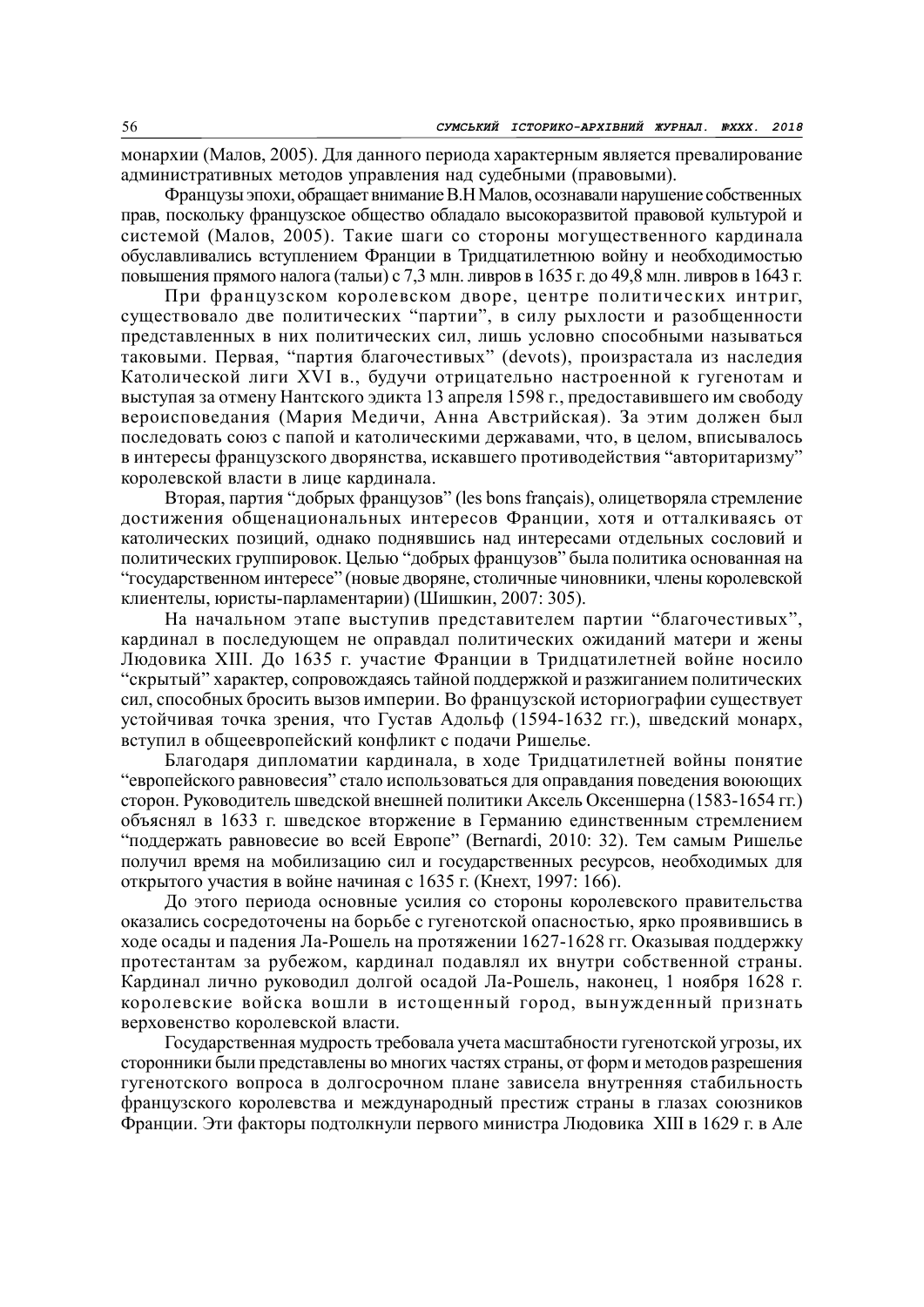способствовать изданию Нимского эдикта, в общих чертах повторявшего основное содержание Нантского эдикта 1598 г. Разница заключалась в ликвидации содержавших гарантии политических прав дополнений к последнему.

Таким образом, гугеноты оказались лишены политического влияния, однако их религиозные права были учтены. Речь идет об уникальном проявлении политической толерантности для XVII в. и стремлении кардинала достичь "гражданского мира" в стране.

Разрушение Ла-Рошель, крупнейшего порта страны и центра морской торговли, представало своеобразным историческим парадоксом на фоне стремления первого министра утвердиться на колониальной арене.

И все же Ришелье стоит у истоков колониальной политики Франции. Идея реализации государственных интересов требовала проведения системной и многосторонней политики на разных уровнях, в том числе в сфере колонизации. Многие позиции оказались утрачены Францией еще в XVI в. Меркантильно осознанный "государственный интерес" побуждал к попыткам наверстать упущенное и утвердиться там, где первенство оказывалось за голландцами и прочими европейскими нациями. Ведь претензии на гегемонию в Европе, как верно отмечал Н.Е. Копосов, опирались не только на политические факты, но и на особенности французского национального сознания (Копосов, 1988: 102).

В условиях, когда к концу XVI в. англичане и голландцы "заняли ведущее положение в левантийской торговле, потеснив французов", активизация колониальной политики приобретала важное значения также в глазах общественного мнения (Копосов, 1988: 104). Колониальная экспансия в средиземноморском регионе, государственная поддержка освоения и колонизации Канады, Сенегала, Гвианы, Мадагаскара отражали эти реалии.

В 1631 г. основывается французская пресса, освещавшая государственную политику с правительственных позиций, что доказывало понимание Ришелье важности поддержки и формирования общественного мнения. Исходя из необходимости консолидации национального единства, первый министр Людовика XIII способствует принятию королевским указом 29 января 1635 г. Французской академии под королевское покровительство, фактически выступив ее основателем. Первое публичное заседание академии состоялось в Лувре 10 июля 1637 г.

Немаловажное значение сыграла кодификация французских законов ("Кодекс Мишо", 1629 г.), дальнейшее ограничение политических амбиций дворянства до уровня служения королю. Обложение налогами все новых и новых социальных слоев, в том числе дворянства, способствовало концентрации ресурсов в руках короны.

Дипломатическая служба кардинала, самая развитая в Европе того времени, обеспечивала отстаивание национальных интересов. Практика осуществления "непрерывных переговоров", "по соседству и вдалеке" проводимых "открыто и тайно" даже там, "где нельзя добиться немедленных успехов" находила в лице самого Ришелье откровенного приверженца. Оказывается, лучший способ "для любого правителя добиться расположения Рима – как следует наладить дела у себя в государстве" (А.-Ж. де Ришелье, 2008: 222, 223). Одним из первых он начал объяснять внутриполитические события или проблемы "вмешательством" иностранных держав, используя для этого пропаганду, культивируя "образ врага" испанца. Поддержка "малых наций" в Европе становится одной из устойчивых черт французской внешней политики по итогам успешной реализации антигабсбургской программы Ришелье. Поддержка французской культуры и, прежде всего, французского языка, шли рука об руку с реализацией комплекса задач развития Франции 20-40-х годов XVII в.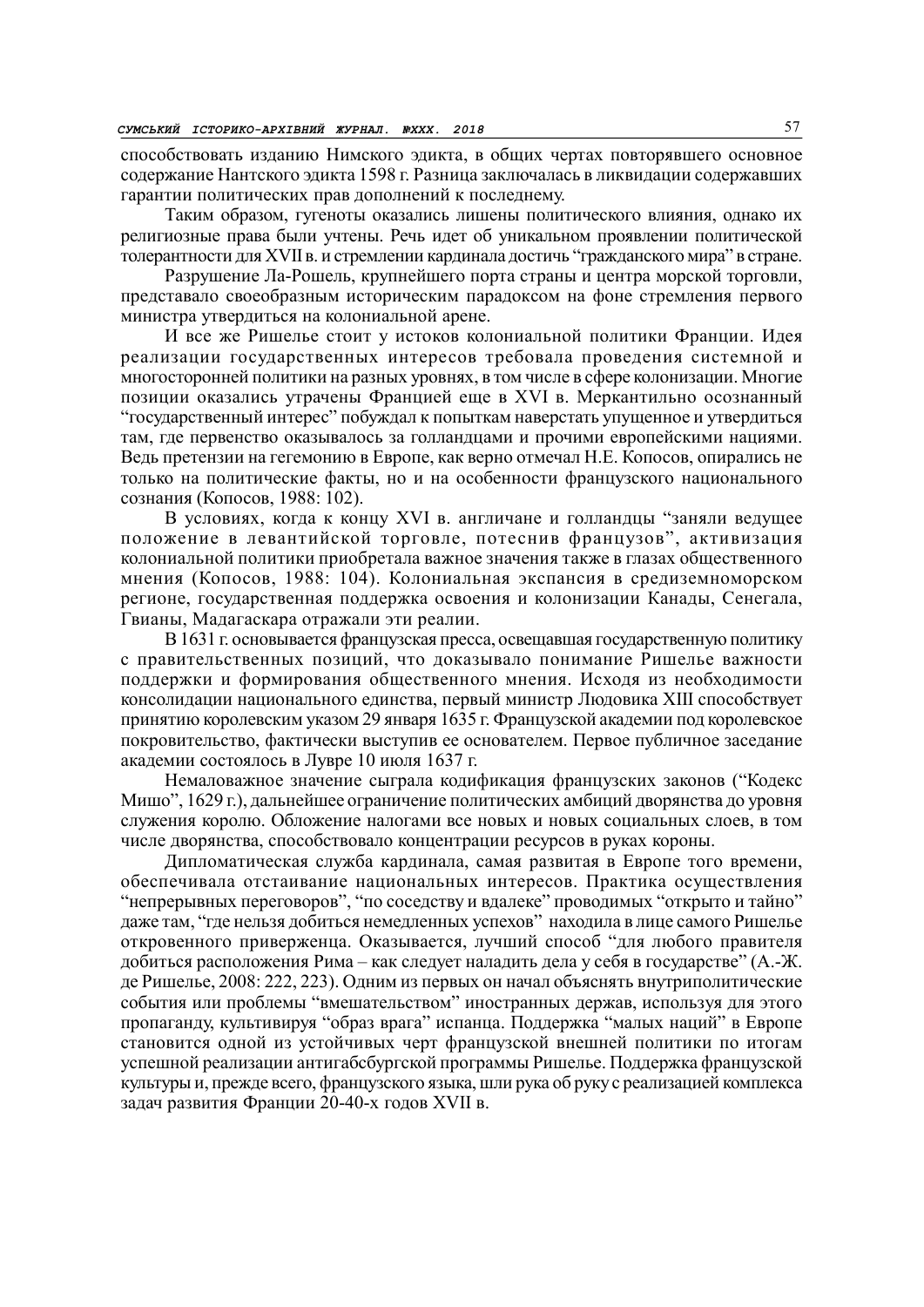Открытое вступление Франции в Тридцатилетнюю войну в 1635 г. сопровождалось тяжелыми испытаниями для страны. В 1636 г. войска габсбургской коалиции едва не дошли до Парижа, будучи остановленными армией под командованием Людовика XIII.

Огромной заслугой Ришелье являлась способность убедить короля продолжать начатую дипломатическую линию, подавляя при этом дворцовые интриги и многочисленные заговоры. Нужно было иногда даже доказывать королю целесообразность отказа от сословных приоритетов или личностных симпатий во имя интересов государства.

Сознательно обращаясь к нему в "Политическом завещании", кардинал замечает: "Государи и государства терпели немалые бедствия, когда следовали больше своим чувствам, а не разуму и когда, вместо того чтобы руководствоваться государственными интересами, шли на поводу у собственных страстей" (А.-Ж. де Ришелье, 2008: 163).

В другой части "Политического завещания" Ришелье идет еще дальше, прямо называя государственные интересы "единственной целью государей и их советников" (А.-Ж. де Ришелье, 2008: 211). Это проистекает, развивает он свою мысль, из анализа "истинной философии", христианского закона и политики.

Плоды внешнеполитических усилий первого министра обозначили, спустя некоторое время, успехи внешней политики Франции. 7 сентября 1638 г. французы потерпели последнее военное поражение от Испании при Фонтараби в ходе Тридцатилетней войны. А 29 июня 1639 г., с момента захвата французскими войсками испанской крепости Эден, чаша весов все более склоняется в пользу христианнейшего короля. Разгром голландцами испанского флота 21 октября 1639 г. способствует переходу Эльзаса под контроль Франции.

Впрочем, как отмечает российский историк М.П. Беляев, еще до конца 1636 г. Франция "с помощью договоров о протекторате и силой оружия поставила под свой контроль большую часть Эльзаса" (Беляев, 1997: 7).

Дальнейшие события, идя по нарастающей траектории, демонстрировали неизбежность поражения Испании: восстание испанской Каталонии против мадридских Габсбургов в 1640 г., после чего, в декабре того же года, Португалия также сбросила со своих плеч шестидесятилетнее испанское господство. Находясь на вершине внешнеполитических успехов и пожиная плоды многолетней деятельности Ришелье, состояние здоровья которого в этот период критически обостряется, Франция захватывает Перпиньян, испанский Руссильон, Каталонию и Седан.

Смерть Ришелье 4 декабря 1642 г. не изменила внешнеполитическую линию королевства, итоги ее станут очевидны уже в ходе подписания Вестфальского мирного договора 1648 г., завершившего Тридцатилетнюю войну. Результатом внешнеполитической программы первого министра христианнейшего короля являлось выдвижение Франции в число ведущих держав так называемого "европейского равновесия", оформлению которого кардинал решительным образом способствовал ярко выраженной национальной политикой.

Поэтому вызывает сомнение тезис Ф. Гизо озвученный в "Истории цивилизации в Европе". Выдающийся историк, усматривая содержание деятельности кардинала в "изменении внутренней французской администрации; сношение его с Германией и поддержка, оказанная протестантской партии" за рубежом, тем не менее, не указал главное (Гизо, 2007: 268-269). Гизо видит лишь состояние неопределенности и военной опасности, постигшие нацию после его смерти. Испанские войска "находились на границах, а иногда и внутри страны; возможность нашествия не прекращалась, внутренние раздоры доведены были до крайности… правительство и внутри, и вне страны было лишено достоинства и силы" (Гизо, 2007: 315).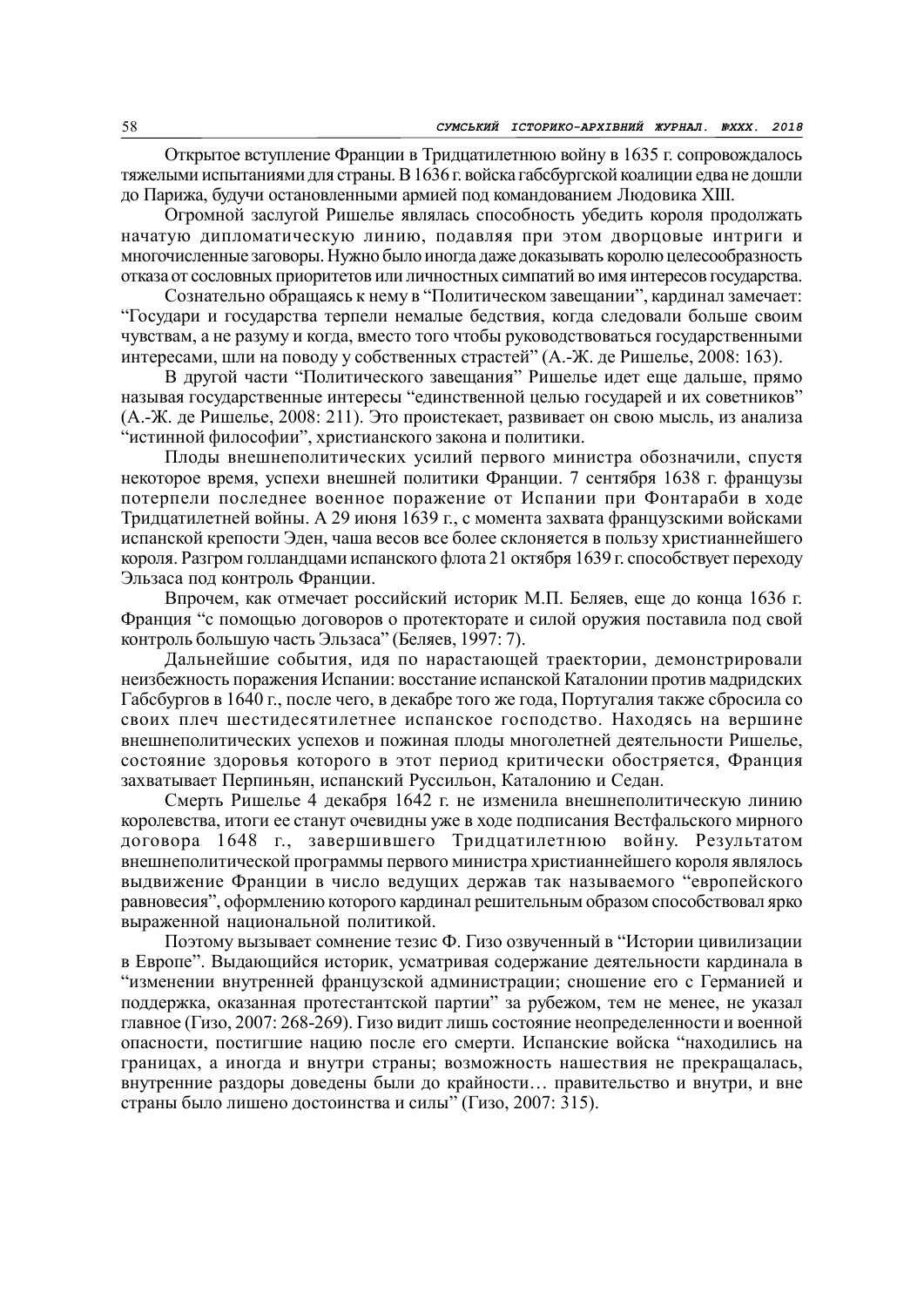Гораздо более убедителен вывод Э. Лависса отстаиваемый в "Обзоре политической истории Европы". "В своей внешней политике французское королевство достигло больших успехов и совершило большие ошибки. Борьба против Австрийского дома была ему навязана. Усилия для разрушения сжимавшего его круга были легитимны: Франциск I, Генрих II, Генрих IV, Ришелье, Мазарини осуществили разумную политику и законную войну… они спасли независимость Европы" (Lavisse, 1909: 144).

Следует подчеркнуть, что решающая заслуга в противодействии имперским амбициям Габсбургов принадлежала, конечно же, Ришелье. Придя к власти в 1624 г., кардинал последовательно проводил внешнеполитическую линию, основанную на принципе "государственного интереса" и национальной идее. Именно это привело к поражению габсбургского блока, столкнувшийся по итогам Реформации с серьезным противодействием национальных государств.

Именно заслуги кардинала Ришелье в оформлении Вестфальской системы международных отношений, отражавшей дух противоборства национальных интересов в Западной Европе XVII-XVIII вв., побудили Генри Киссинджера высоко оценить наследие первого министра христианнейшего короля. "Немногие могут похвалиться большей степенью воздействия на ход истории. Ришелье был отцом современной государственной системы. Он провозгласил принцип raison d'etat и воплощал эту концепцию на практике на благо своей страны. Под его руководством принцип raison d'etat пришел на смену средневековой концепции универсальности моральных ценностей и стал основой основ французской политики. Первоначально кардинал преследовал цель не допустить господства Габсбургов над Европой, но в итоге оставил такое политическое наследие, которое в течение двух последующих столетий вызывало у его преемников искушение установить французское главенство в Европе" (Киссинджер, 1997).

Исторический опыт реализации внешнеполитической программы кардинала представляет значительный практический интерес для современных государственных деятелей, выстраивающих национальную политику в эпоху глобализации. Вызовы XXI в. лишь заостряют внимание к формам и методам дипломатической деятельности раннего Нового времени. Внешнеполитическая программа Ришелье, порывая с оставшимися реалиями средневекового общества, существенно опережала время. Усилиями первого министра Людовика XIII получили реальное воплощение "европейское равновесие", принцип "государственного интереса", идея нации и общенационального единства, элементы, внимание к которым существенно возрастает в эпоху кризиса национального государства наших дней.

## Литература:

Avenel, 1853 – Avenel M. Introduction // Lettres, instructions diplomatiques et papiers d'état du cardinal de Richelieu recueillis par M. Avenel. Paris, 1853. T. I. 1608-1624. Р. 52-104.

Bourgeois, 1919 – Bourgeois E. Manuel historique de politique étrangčre. Paris, 1919. T. I. Les origines (1610-1789). 605 p.

Bernardi, 2010 – Bernardi B. L'idée d'équilibre européen dans le jus gentium des modernes. Esquisse d'histoire conceptuelle. URL: http://www.perspectivia.net/publikationen/discussions/4-2010/bernardi\_idee

Fagniez, 1894 – Fagniez G. Le pčre Joseph et Richelieu (1577-1638). Paris, 1894. T. I-II.

Lavisse, 1909 – Lavisse E. Vue générale de l'histoire politique de l'Europe. Paris, 1909. 243 p.

Lettres, 1853 – Lettres, instructions diplomatiques et papiers d'état du cardinal de Richelieu recueillis par M. Avenel. Paris, 1853. T. I. 1608-1624. 812 p.

Lettres, MDCCCLVI – Lettres, instructions diplomatiques et papiers d'état du cardinal de Richelieu recueillis par M. Avenel. Paris. T. II. 1624-1627. 798 p.

Lettres, MDCCCLVIII – Lettres, instructions diplomatiques et papiers d'état du cardinal de Richelieu recueillis par M. Avenel. Paris. T. III. 1628-1630. 988 p.

Lettres, MDCCCLXXIV – Lettres, instructions diplomatiques et papiers d'état du cardinal de Richelieu recueillis par M. Avenel. Paris. T. VII. 1642. 1074 p.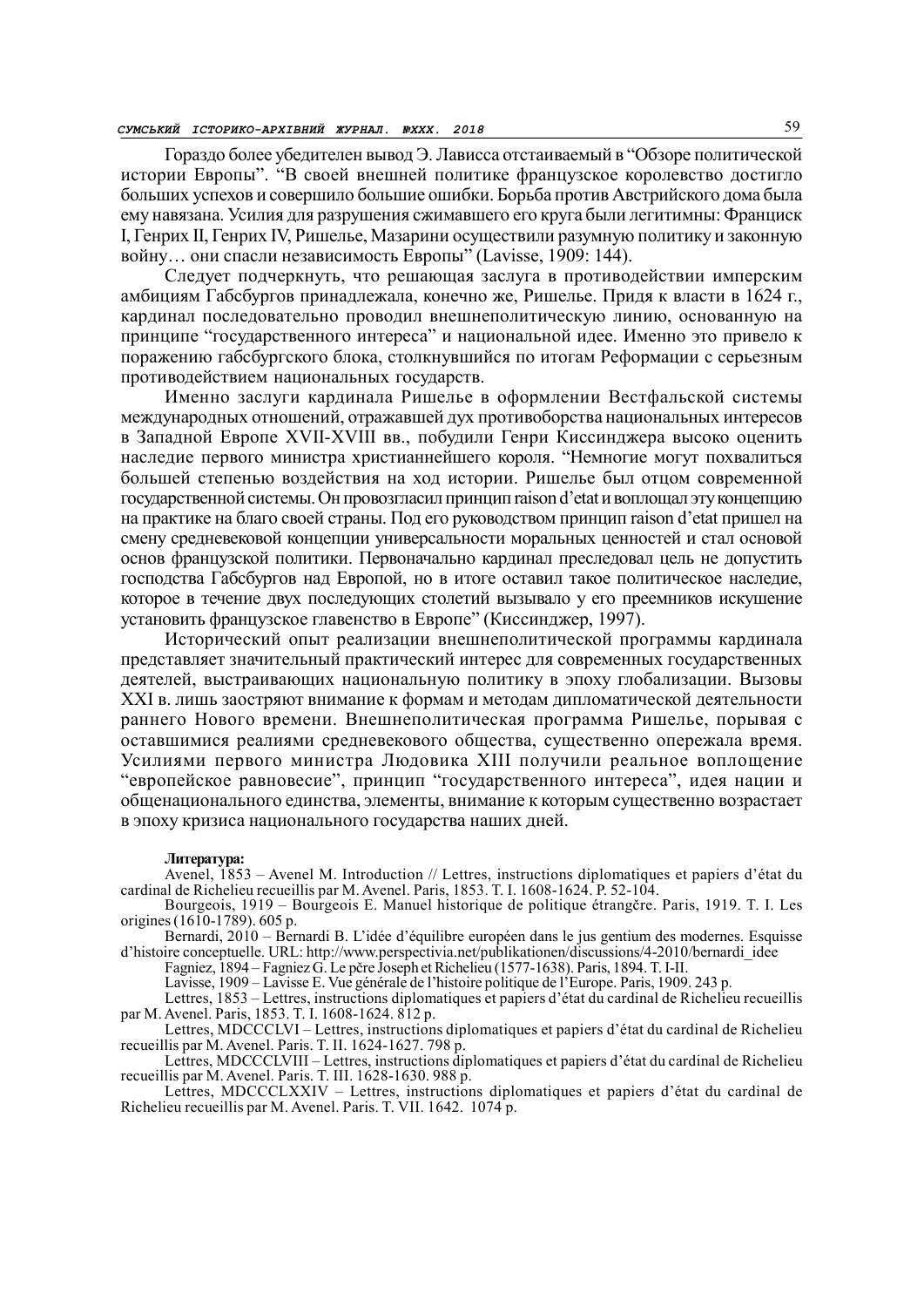Ададуров, 2002 – Ададуров В.В. Історія Франції. Королівська держава та створення нації (від початків до кінця XVIII століття). Львів, 2002. 412 с.

Аното, 2017 – Аното Г. Франция до Ришелье. Король, власть и общество в 1614 году. Москва, 2017. 334 с.

А.-Ж. дю Плесси, 2008 – А.-Ж. дю Плесси кардинал герцог де Ришелье. Политическое завещание, или Принципы управления государством. Москва, 2008. 489 с.

Ачкіназі, 2010 – Ачкіназі Б.О. Формування "ідеї нації" в зовнішній стратегії Франції часів кардинала Ришельє (перша пол. XVII ст.) // Всесвітня історія та актуальні проблеми міжнародних відносин: ст. та матеріали Міжнар. Наук.-прак. конф., присвяченої пам'яті професора Г.Л. Бондаревського (7-8 квітня 2010., м. Луганськ). Луганськ, 2010. C. 46-55.

Беляев, 1997 – Беляев М.П. Франко-Имперские переговоры (1644-1648 гг.) и заключение Мюнстерского мира: автореф. дисс. … канд. истор. наук. Москва, 1997. 27 с.

Блюш, 2006 – Блюш Ф. Ришелье: Эссе. Москва, 2006. 323 с.

Гизо, 2007 – Гизо Ф. История цивилизации в Европе. Москва, 2007. 336 с.

Киссинджер, 1997 – Киссинджер Г. Дипломатия. URL: http://www.gumer.info/bibliotek\_Buks/ History/kissing/index.php

Кнехт, 1997 – Кнехт Р. Ришелье. Ростов-на-Дону, 1997. 384 с.

Копосов, 2001 – Копосов Н.Е. Как думают историки. Москва, 2001. 326 с.

Копосов, 1988 – Копосов Н.Е. Идеологи французского абсолютизма о византийской автократии // Византийский временник. Ленинград, 1988. С. 102-120

Люблинская, 1946 – Люблинская А.Д. Ришелье в исторической литературе XIX-XX вв. URL: http:// libmonster.ru/m/articles/view/%D0%9A%D1%80%D0%B8%D1%82%D0

Люблинская, 1959 – Люблинская А.Д. Франция в начале XVII века (1610-1620 гг.). Ленинград, 1959. 293 с. Малов, 2005 – Малов В.Н. Три этапа и два пути развития французского абсолютизма. URL: http:// annuaire-fr.narod.ru/statji/Malov-2005.html

Метивье, 2005 – Метивье Ю. Франция в XVI-XVIII вв. От Франциска I до Людовика XV. Москва, 2005. 191 с.

Рамбо, 1901 – Рамбо А. История Французской революции. URL: http://www.agitclub.ru/museum/ revolution1/1789/rambo1.htm

Симмс, 2017 – Симмс Б. Европа. Борьба за господство. Москва, 2017. 736 с.

Шишкин, 2007 – Шишкин В.В. Кардинал и королева: борьба за власть при дворе Франции в 30-е годы XVII века //Искусство власти. Сборник в честь Н.А. Хачатурян. Санкт-Петербург, 2007. С. 302-317.

Черкасов, 1990 – Черкасов П.П. Кардинал Ришелье. Москва, 1990. 384 с.

#### Referances:

Avenel, 1853 – Avenel M. Introduction [Introduction] // Lettres, instructions diplomatiques et papiers d'etat du cardinal de Richelieu recueillis par M. Avenel. Paris. T. I. 1608-1624. P. 52-104. [In French].

Bourgeois, 1919 – Bourgeois E. Manuel historique de politique etrangere [History of international politics]. Paris. T. I. Les origines (1610-1789). 605 p. [In French].

Bernardi, 2010 – Bernardi B. L'idee d'equilibre europeen dans le jus gentium des modernes. Esquisse d'histoire conceptuelle [An idea of the European equilibrium is in a right for new time. Essay of conceptual history]. URL: http://www.perspectivia.net/publikationen/discussions/4-2010/bernardi\_idee [In French].

Fagniez, 1894 – Fagniez G. Le pere Joseph et Richelieu (1577-1638) [Father Joseph and Richelieu (1577-1638)]. Paris. T. I-II. [In French].

Lavisse, 1909 – Lavisse E. Vue generale de l'histoire politique de l'Europe [Review of political history of Europe]. Paris. 243 p. [In French].

Lettres, 1853 – Lettres, instructions diplomatiques et papiers d'etat du cardinal de Richelieu recueillis par M. Avenel [Letters, diplomatic instructions and state papers of cardinal Richelieu, collected Ě. Avenel]. Paris. T. I. 1608-1624. 812 p. [In French].

Lettres, MDCCCLVI – Lettres, instructions diplomatiques et papiers d'etat du cardinal de Richelieu recueillis par M. Avenel [Letters, diplomatic instructions and state papers of cardinal Richelieu, collected Ě. Avenel]. Paris. T. II. 1624-1627. 798 p. [In French].

Lettres, MDCCCLVIII – Lettres, instructions diplomatiques et papiers d'etat du cardinal de Richelieu recueillis par M. Avenel [Letters, diplomatic instructions and state papers of cardinal Richelieu, collected Ě. Avenel]. Paris. T. III. 1628-1630. 988 p. [In French].

Lettres, MDCCCLXXIV – Lettres, instructions diplomatiques et papiers d'etat du cardinal de Richelieu recueillis par M. Avenel [Letters, diplomatic instructions and state papers of cardinal Richelieu, collected Ě. Avenel]. Paris. T. VII. 1642. 1074 p. [In French].

Adadourov, 2002 – Adadourov V.V. Istoria Frantsii. Korolivs'ka derjava ta stvorenn'ya natsii (vid pochatkiv do kincya XVIII st.) [History of France. Royal state and creation of nation (from sources to the end the XVIII century)]. Lviv. 412 s. [In Ukrainian].

Аnoto, 2017 – Аnoto G. Frantsia do Richelie. Korol', vlast' i obshestvo v 1614 godu [France to Richelieu. King, power and society in 1614]. Moskva. 334 s. [In Russian].